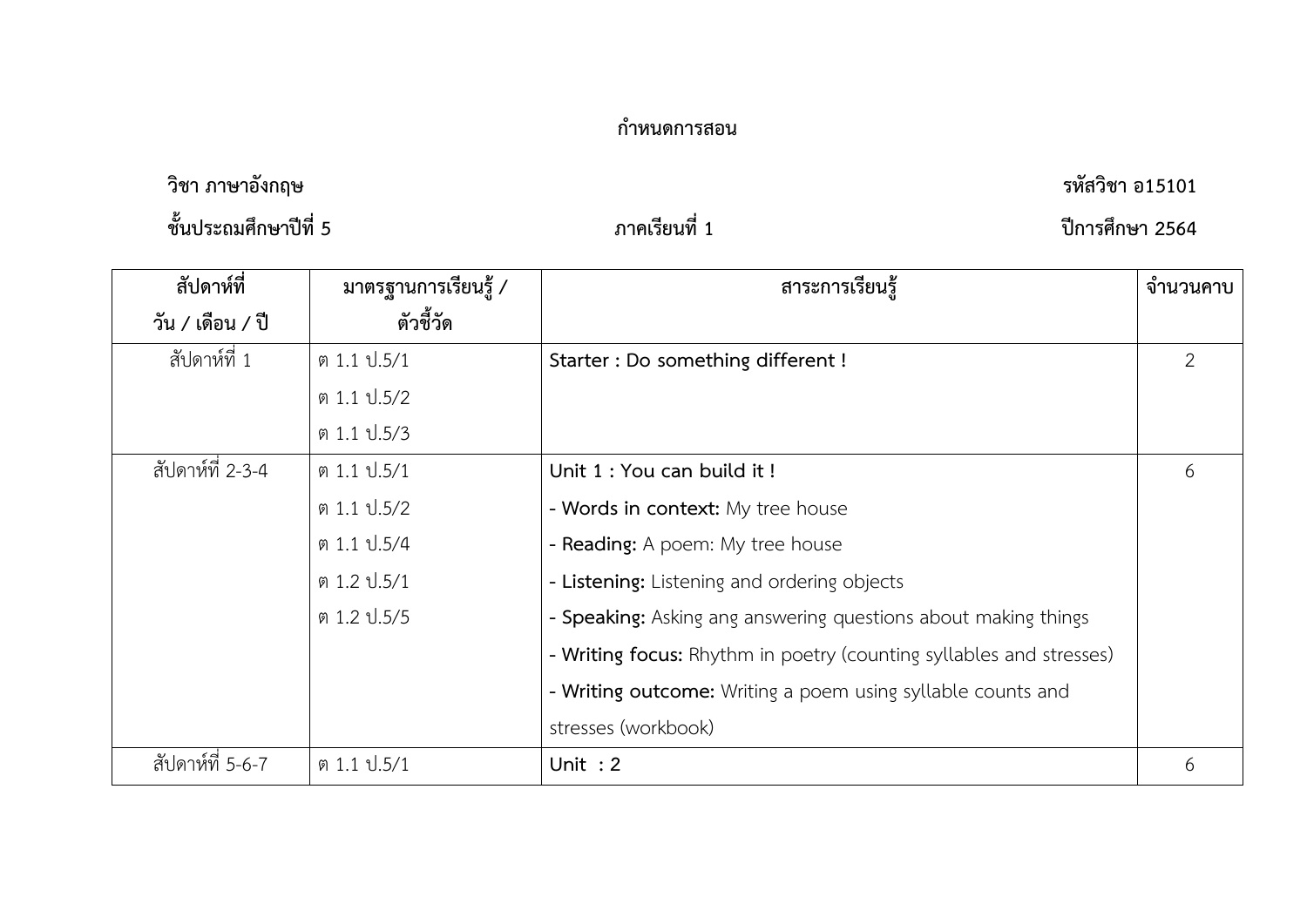|                     | ต 1.1 ป.5/2 | - Words in context: The Crown Diamond                            |   |
|---------------------|-------------|------------------------------------------------------------------|---|
|                     | ต 1.1 ป.5/4 | - Reading: A Play script: The Crown Diamond                      |   |
|                     | ต 1.2 ป.5/1 | - Listening: Listening and ordering events                       |   |
|                     |             | - Speaking: Predicting the ending to a play                      |   |
|                     |             | - Writing focus: Features of a play script                       |   |
|                     |             | - Writing outcome: Completing a play script (workbook)           |   |
| สัปดาห์ที่ 8-9-10   | ต 1.1 ป.5/1 | Unit: $3$                                                        | 6 |
|                     | ต 1.1 ป.5/2 | - Words in context: Lost at the carnival                         |   |
|                     | ต 1.1 ป.5/4 | - Reading: A story: Lost at the carnival                         |   |
|                     | ต 1.2 ป.5/1 | - Listening: Predicting and listening for descriptions           |   |
|                     | ต 1.2 ป.5/4 | - Speaking: Asking and answering questions about wearing         |   |
|                     |             | costumes                                                         |   |
|                     |             | - Writing focus: Beginnings and endings of stories               |   |
|                     |             | - Writing outcome: Ending a story (Workbook)                     |   |
| สัปดาห์ที่ 11-12-13 | ต 1.1 ป.5/1 | Unit: $4$                                                        | 6 |
|                     | ต 1.1 ป.5/2 | - Words in context: An eco home                                  |   |
|                     | ต 1.1 ป.5/4 | - Reading: An information text: An eco home                      |   |
|                     | ต 1.2 ป.5/1 | - Listening: Identifying details of lifestyle                    |   |
|                     | ต 1.2 ป.5/4 | - Speaking: Asking and answering questions about the environment |   |